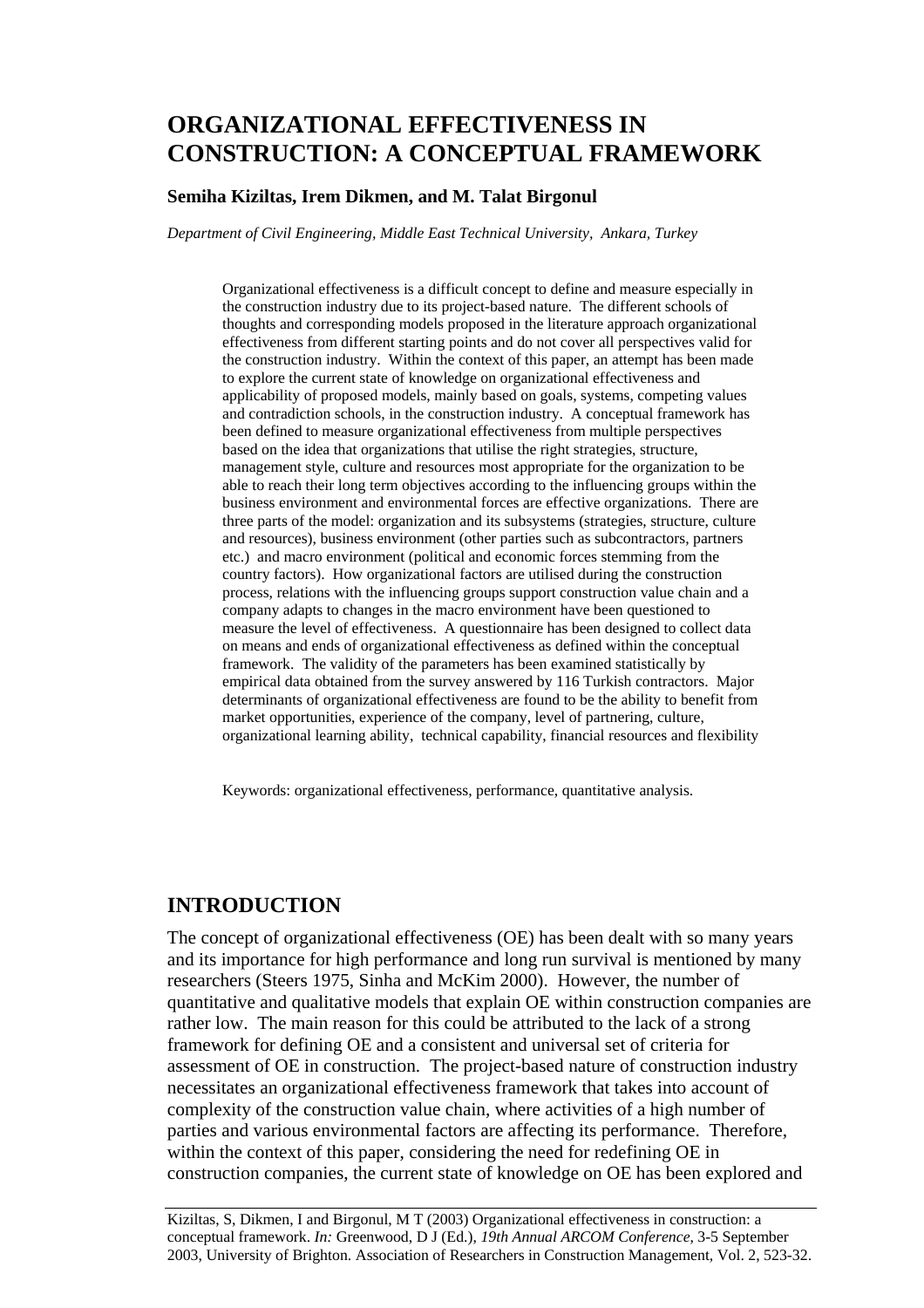a framework has been proposed. This framework helps to explain organizational effectiveness, to model the process of defining what makes an organization efficient and finding attributes that contribute to OE in organizations. Taking this framework as the basis, a set of criteria has been identified to be able to measure the level of effectiveness in construction organizations. In order to predict the level of effectiveness, two prediction models have been developed by utilizing artificial neural networks and multiple regression techniques. Since results of the comparative study of these prediction models have been reported elsewhere, only some preliminary information will be given about the prediction model development process and their performances. The main objective of this paper is to introduce the conceptual framework, which is the basis of further prediction models and to discuss major determinants of OE in construction companies as found from the prediction models.

# **DIFFERENT APPROACHES TO EFFECTIVENESS**

Literature survey on organizational effectiveness reveals that most of the theories have limited applicability in the construction industry. In order to build a comprehensive framework for construction companies, different schools of thoughts have been investigated and combined under five major headings as; goals, systems, strategic constituencies (Miles Ecology Model), competing values and contradiction schools of thought.

### **Organizational effectiveness by goals school**

Being one of the first approaches proposed to the literature of OE, the goals school defines OE in terms of accomplishment of predetermined goals without considering the effects of systems (basically firm infrastructure, strategies, culture and capabilities), influential groups (internal and external strategic constituencies) and macro environmental factors on level of OE. Thus, whenever an organization attains its planned objectives, it is said to be effective or vice versa. Based on this goal oriented perspective, Robbins (1990) and Price (1972) focused on time dimension of objectives and defined OE as achievement of short and long term goals. Similarly, Hannan and Freeman (1977) measured OE by the degree of correspondence between the organizational goals and the achieved outcomes.Although the approach proposes a measurable perspective for OE, it is incomplete for the definition of OE as it only deals with the "ends" of OE rather than the "means" and the factors influencing these means. It is also based on the assumption that the goals of an organization are measurable, attainable, realistic and static. However, the goals of an organization tend to change as people, organizational politics and environmental factors change. Hence, the goals school of thought has limited applicability. However, it introduces the importance of "objectives" while defining OE, which will be taken into account during the model development.

### **Organizational effectiveness by systems school**

Systems school proposes that organizations are effective only if the organizational "means" (people, communication channels, resources, investments in R&D, processes and firm infrastructure), which are essential to reach the "ends" are healthy and appropriate for long-term survival of the organizations. The internal consistency in terms of organizational infrastructure, motivation and productivity of people, resource allocation, technology of processes, etc. is required to increase overall effectiveness. Bourgeois (1980) stated that internal system efficiency and its comprehension by all the people may be more significant than comprehensive agreement on goals of the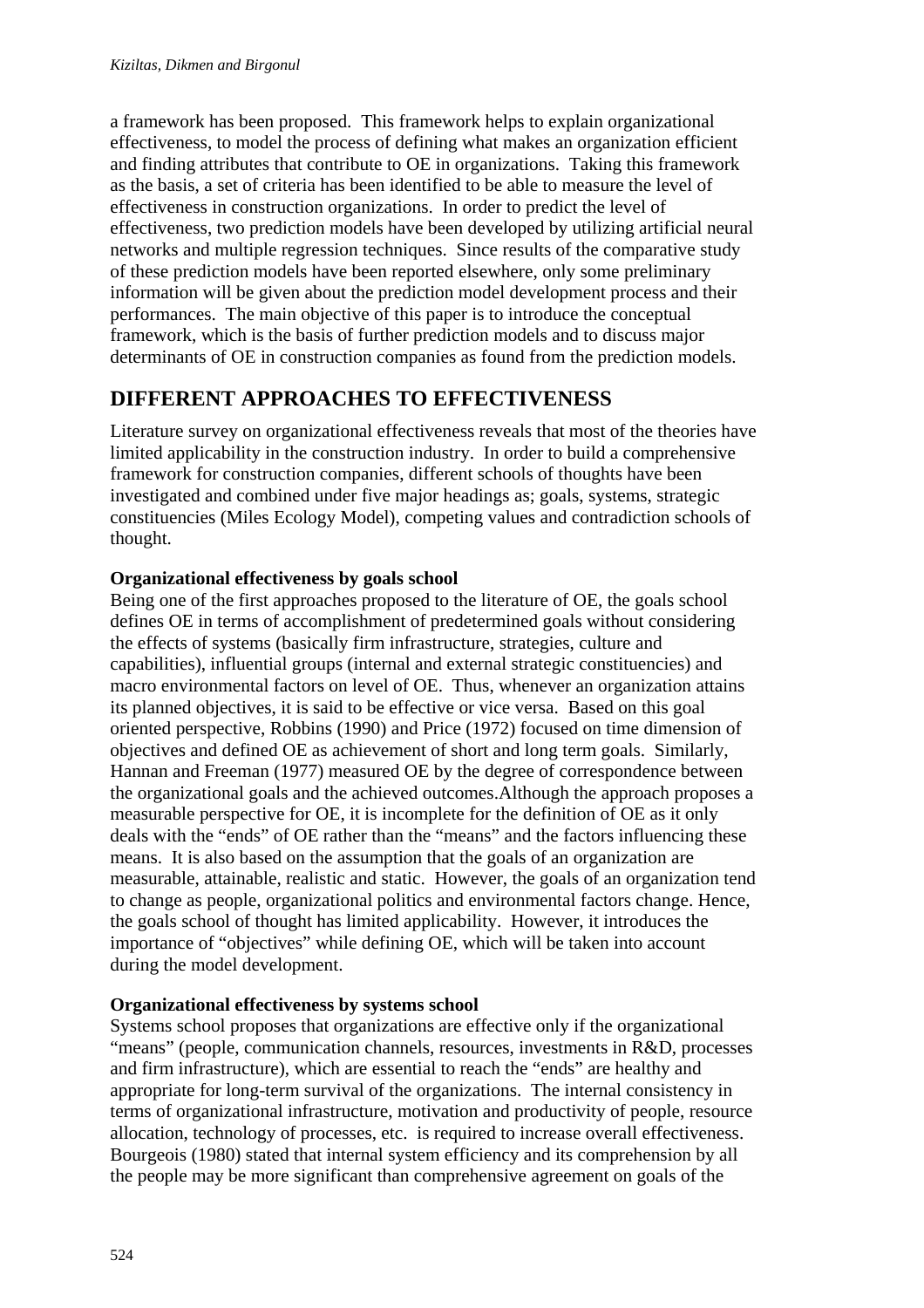organization. From this perspective, OE has been defined as a collection of systems that convert inputs into outputs, export them to environments, and monitor changes in the environments for survivability. However, the systems view may be criticised due to the fact that infrastructure and systems are the indispensable but not the unique features of OE. Objectives, strategic constituency expectations, relations within the competitive environment and impacts of macro environmental factors are important parameters that define how the "systems" work within an organization. Thus, although it has got some breakthroughs, systems approach underpins the importance of "productive systems, resources and firm infrastructure" in the definition of OE.

#### **Organizational effectiveness by strategic constituencies school**

Miles (1980) defined his "Ecology Model" to form a platform to combine goals and systems approaches for defining OE. In this model, he explained the concept of strategic constituencies. According to this approach, organizational effectiveness is attained when an organization distinguishes its strategic groups and satisfies their demands. Constituencies are important for the organization as they are essential for company survivability (like customers, investors, etc.) or they affect actions and decisions of the organization (like employees, managers, etc). Accordingly, Miles (1980) defined OE as the "ability of the organization to minimally satisfy the expectations of its strategic constituencies". The success of the approach lies on the ability of the organization to reveal its most important strategic constituencies, to understand their demands and to satisfy them. Tsui (1990) expressed that both the systems and goals schools of effectiveness conceive the top management or the owner(s) as the sole constituency of the organization, which is the major contrast between these approaches and the constituency model. By considering the effects of other strategic groups on the organization, the strategic constituency model has a wider perspective than the other models. However, this approach is also criticised as strategic constituencies' priorities are dynamic and may loose or gain rank as the external and internal conditions change. Quinn and Cameron (1983) confirmed this with their research that an organization's constituencies change when the organization's position changes on the evolution curve. However, this approach emphasises the importance of "internal and external stakeholders" which should be taken into account while defining OE.

#### **Organizational effectiveness by competing values school**

Competing values approach for OE has been developed by Quinn and Rohrbaugh in 1980s. It is based on the previous studies carried out by Scott (1977) and Seashore (1979). The general idea behind this approach is that there is not a specific set of criteria that best reflects OE and thus, diverse preferences are combined under a competing model. The competing and opposite values are flexibility vs. control, internal vs. external and means vs. ends. Developers anticipate that although exceptional organizations may be high performing in all of the perspectives, logically, if an organization is high performing in one respect then, it shows less effectiveness in the opposite respect. The idea that organizations can not perform well in other competing values is the major deficiency of the approach.

#### **Organizational effectiveness by contradiction school**

Proposed by Hall (1987), the contradiction approach has been developed as a solution to the contradictions of the other models of organizational effectiveness. Hall's model depicts that organizations may be effective in some areas but not all areas due to the contradictions imposed by the multiple constraints, namely; goals, resources and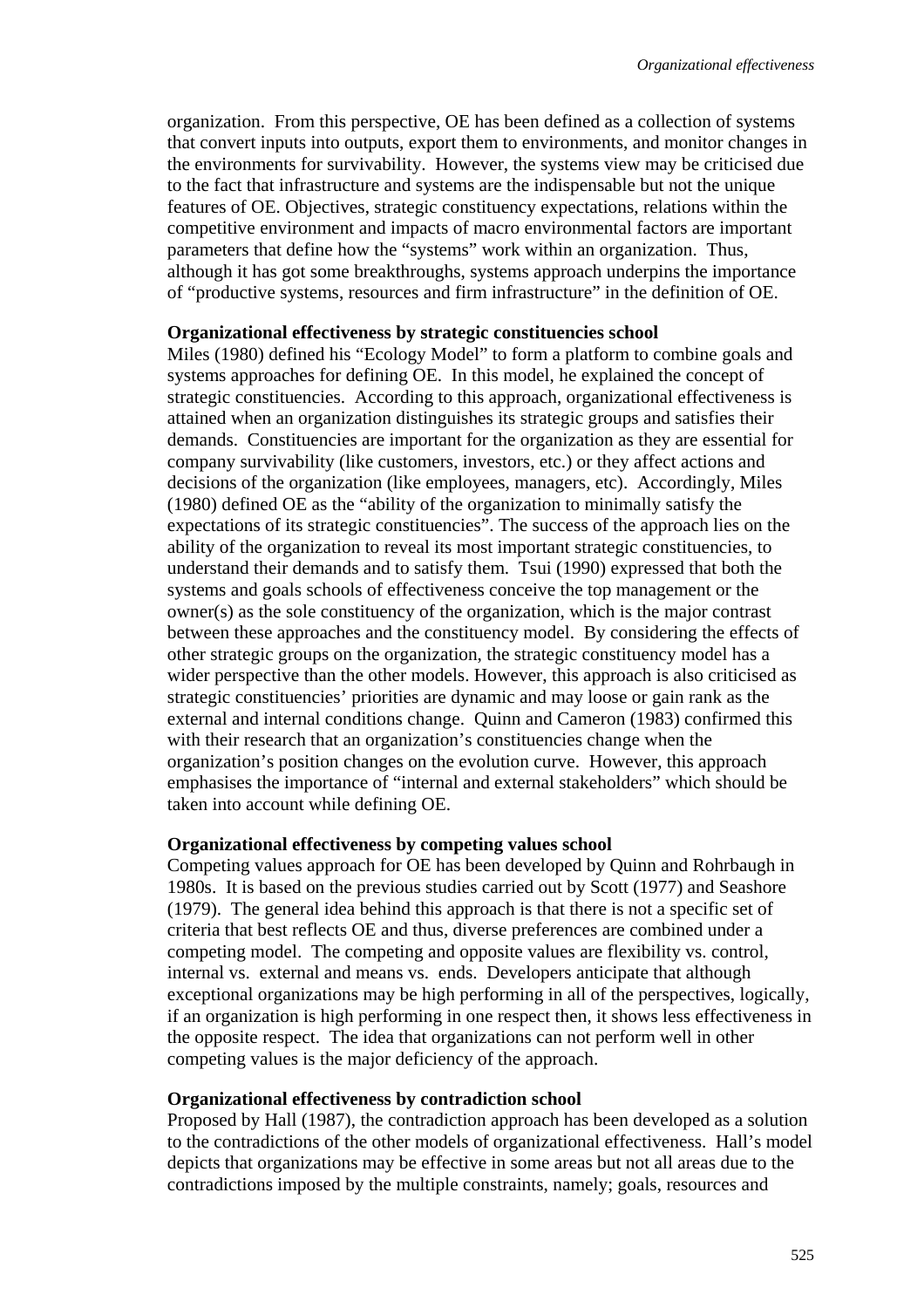systems, constituencies, government and time frames (Banner and Gagné 1995). Accordingly, the general definition of effectiveness from this perspective can be summarised as; if the organizational constraints, namely; goals, constituencies, systems, government, regularity agents and promised time frames are investigated elaborately, prioritized according to their values to the organization and fulfilled without contradicting to the other groups, then OE is achieved. Other models which are not so widely known on organizational effectiveness are fault-driven model, which describes the effective organizations as having no faults or faulty traits; legitimacy model which explains the effectiveness as engagement in legitimate activities and lastly, high-performing systems model which defines the effectiveness as being judged as excellent relative to comparable competitors (Cameron 1986). As a result, each school of thought emphasizes the role of different attributes for achieving OE. By incorporating the basic ideas of each school of thought and revising the attributes according to the characteristics of the construction industry, a framework has been proposed to define OE in construction companies.

### **Organizational effectiveness in construction companies**

When different definitions of OE according to different schools of thought are considered, it is evident that OE is basically about efficiency of the value chain which is the basic "means" to achieve predefined objectives and satisfy the requirements of strategic constituencies. Complexity of the OE concept in construction companies may be attributed to the following factors;

The construction value chain has two basic parts: the corporate level and the project level activities. Thus, the value is created at the project level with the supporting activities taking place at the corporate level. The "value" is primarily defined by the client and the objectives in each project tend to change with respect to the requirements of the client/customers. Consequently, the efficiency of the value chain depends on how the corporate level activities support the project value chain and how the corporate level objectives comply with the project success criteria.

There are numerous parties involved in the construction value chain which are the client, JV partners, suppliers, subcontractors, consultants, etc. Thus, effectiveness depends on how the activities of all the parties are integrated to fulfil the project performance criteria.

The vulnerability of the project success to external conditions necessitates that the project, company, competitive and remote environments should be considered together, as each inner level is significantly affected from the outer level. Consequently, OE is about how the construction value chain is operated in a company, in the existence of the forces coming from the competitive and remote environments as well as how the indirect impacts of these forces are managed at the project level.

Due to the above explained complications of OE in construction, a multi-dimensional approach and a new definition have to be adapted. Within the context of this research, the organizations that utilize the right strategies, firm infrastructure, culture and resources most appropriate for the organization to be able to reach their long term objectives according to the influencing groups within the business environment and environmental forces are defined as effective organizations. The "appropriateness" of the systems has to be defined by taking into account of project-based nature of the industry and integrated value chain. Based on this definition, a conceptual framework has been defined to model and measure OE in construction companies whose details are explained within the next section.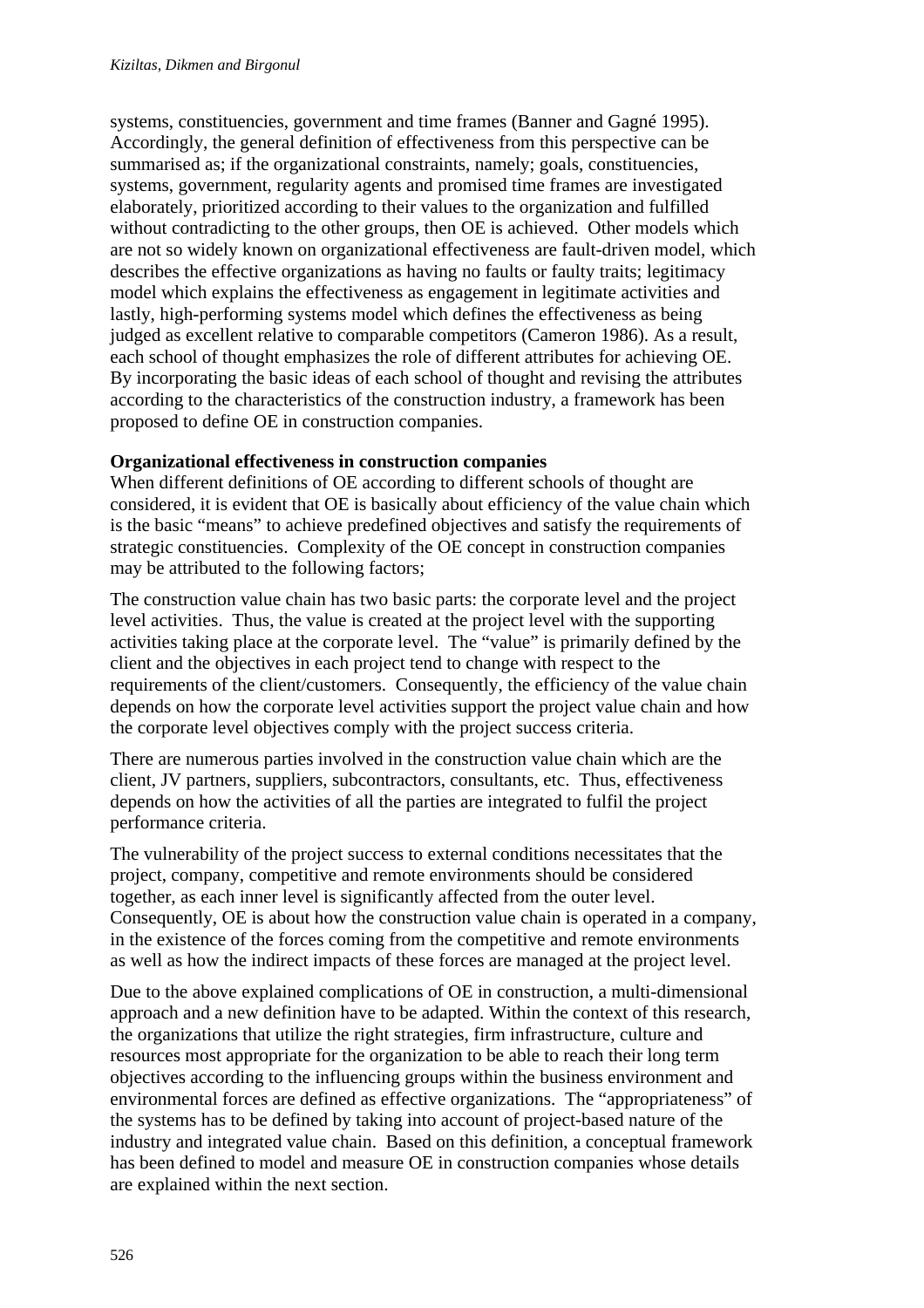

**1:** Levels of proposed organizational effectiveness framework

## **FRAMEWORK TO MODEL ORGANIZATIONAL EFFECTIVENESS IN CONSTRUCTION COMPANIES**

The multi-dimensional framework is composed of 3 parts, namely; organization and its subsystems, business environment and macro environment (Figure 1). Thus, OE is defined to be associated with how the organizational strategies, structure, culture and capabilities support its main activities (comprising both the corporate and project management phases), how the nature of the relations with the influencing groups (including the constituencies) in the business environment support/inhibit the company value chain and how the company adapts itself to macro environmental forces.

Consequently, the following attributes collected under three categories (namely, organization, business and macro environments) together with the general characteristics of the company (like age, size, major client organization, etc.) have been defined to model and further, measure the level of OE in construction companies:

1. Organization and its subsystems: The "means" of OE that stem from the organization's internal environment are primarily; strategies, structure, culture and capabilities. Integrated organizational structure, which is related with leadership style, hierarchy, communication channels, information flow, etc. is the basic 'means' that organizations use to operate the value chain. Similarly, capabilities and resources (tangible as well as intangible) are used/deployed during all the phases of the value chain and they determine the level of competitive advantage. OE is basically about how these capabilities are utilized to convert inputs to outputs during the construction phase as well as the existence of necessary inputs to run the construction business. Culture, which is defined as the language the organization uses, the history that it owns and the way of doing things in the future (Hesselbein *et al.* 1997) is a determinant of existence of a suitable internal environment which fosters/hinders effective operation of the value chain. The level of bureaucracy, organizational learning and innovation shape the ways of doing things in an organizational setting and acts as a 'means' of OE. Lastly, the strategies and strategic choices of an organization are significant determinants of OE as they are the ways/tools used to achieve the preset objectives. How the strategies match with the strengths, weaknesses, opportunities and threats determine the success of a company. Mode (cost leadership vs.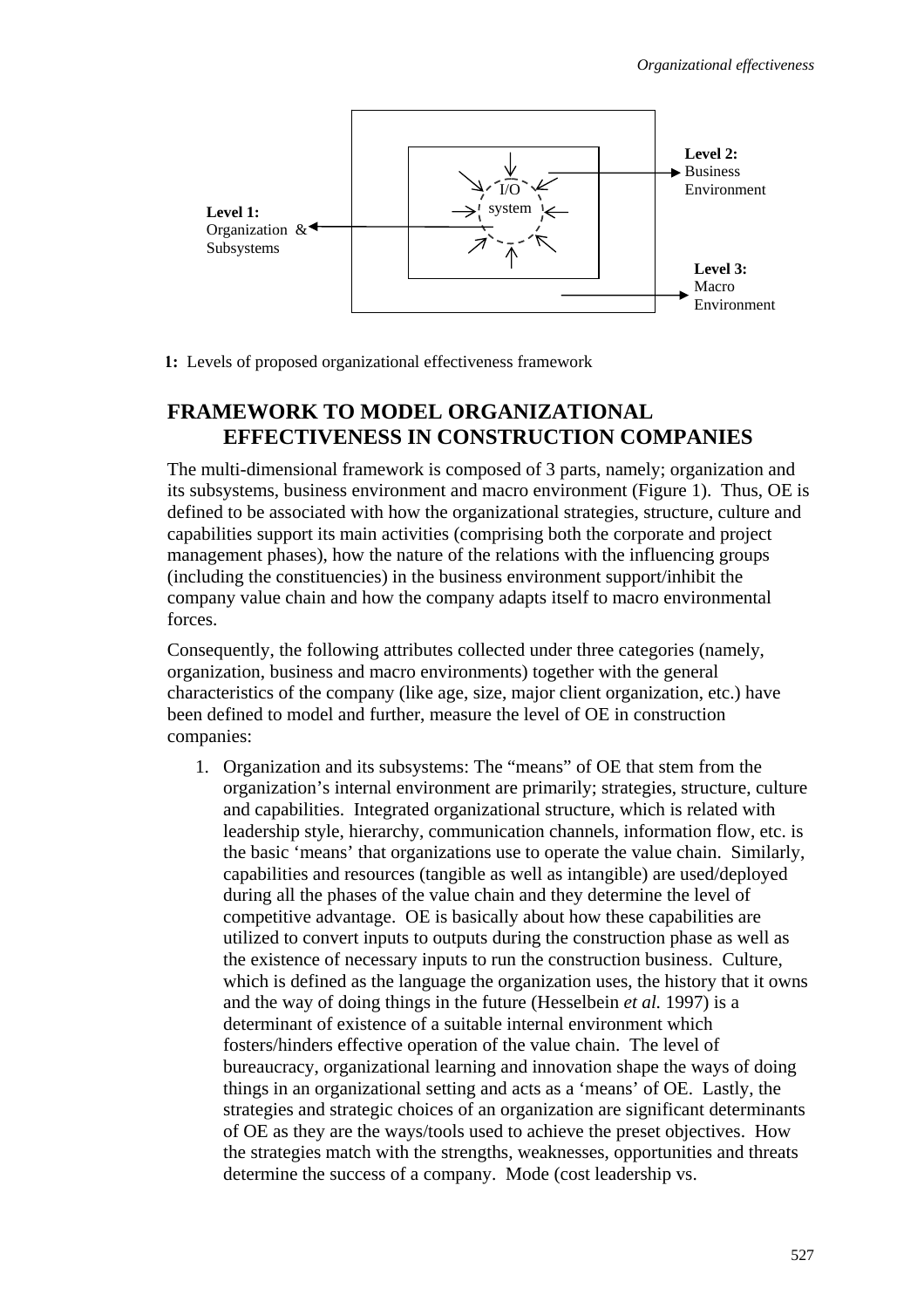differentiation) and scope of competition (focus vs. diversification), as defined by Porter (1985), determine the way a company operates to achieve competitive advantage. All of the organizational means are interrelated and how different capabilities, culture, structure and strategies come together in an organizational setting derives OE rather than their individual influences. Although, each setting is treated as an individual category, it is apparent that considering strategies, capabilities, etc. as standalone concepts can be rather simplistic and misleading.

- 2. Influencing groups in the business environment: OE is related with how the value chain of a company is integrated effectively with those of other parties (subcontractors, JV partners, etc.) in each project and how the relations with other parties (clients, suppliers, etc.) are constructed to minimize the impact of the competitive forces acting on the company according to the strategic position it aims to attain in the business environment.
- 3. External forces due to the macro environment: The way an organization identifies and copes with the external changes happening in the macro environment determines the way it uses its 'means' to achieve OE. Thus, external forces (like political, economical, legal, etc fluctuations) are included within the model to illustrate the relationship between organizational means, environmental forces and OE.

# **RESEARCH METHOD**

The above mentioned factors that constitute the basic architecture of the proposed framework have been transformed into quantifiable measures to understand the OE concept in construction companies. The initial set of criteria comprising of 27 attributes has been defined to measure OE level and listed in Table 1. General characteristics like age, size, major client of the organization, etc. have also been included in the list because these factors may influence OE level as well. The data necessary for the research have been collected by a survey conducted among Turkish general contractor companies. In the questionnaire, the respondents are required to identify the values of the parameters that are given in Table 1, as well as to evaluate the OE level of their companies. A total of 175 questionnaires have been sent to all the members of Turkish Contractors Association (TCA) as well as the companies that operate in international markets. 116 of the questionnaires returned back leading to a 66.28% of return rate. The target population of the construction sector for this survey has been determined as medium-big size companies, whose average income level has been calculated as 60 million USD \$ per year for the 116 respondents. In the questionnaire, most of the criteria were measured using 1-5 Likert scale, where 1 and 5 indicated the lowest and highest levels, respectively. Age, yearly turnover, etc. have been collected as numeric values, whereas the rest have been measured as logical values (indicating yes/no) and categorical variables (like autocratic/democratic while determining leadership style; government/private for determining major client, etc.). In this research, subjective reporting approach, which has been developed by Dess and Robinson (1984), has been used for determining OE levels. The respondents have been asked to evaluate their level of OE by using a subjective 1-to-5 scale according to the definition made at the beginning of the questionnaire.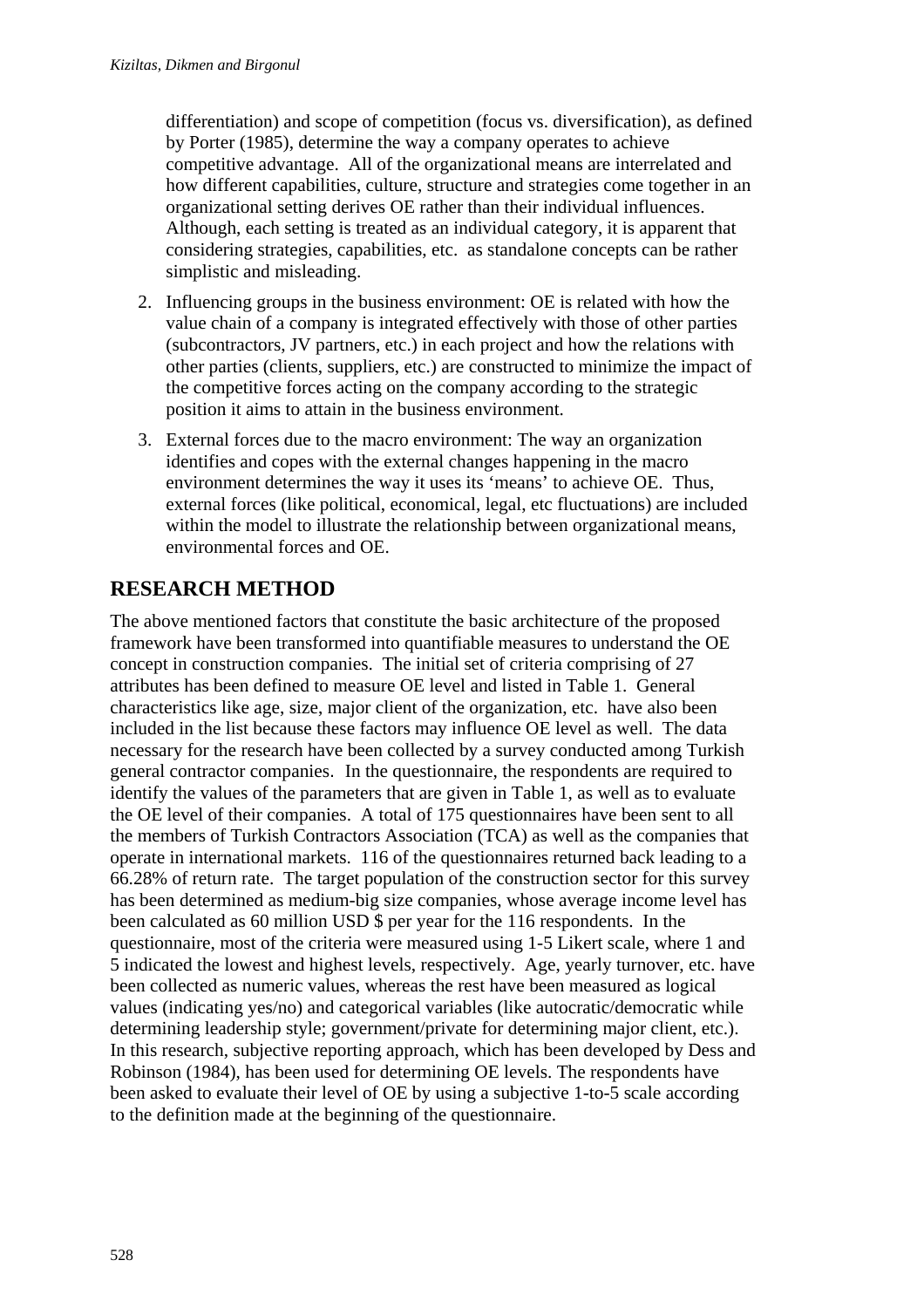| <b>Classification</b>           |              | Criteria                                                                     |
|---------------------------------|--------------|------------------------------------------------------------------------------|
| of criteria                     |              |                                                                              |
|                                 |              | Strategic long range planning                                                |
|                                 | Strategies   | Mode of competition (cost leadership/ quality differentiation)               |
|                                 |              | Scope of competition (diversified/focus)                                     |
|                                 |              | Business strategy (percentage of type of projects mainly involved): housing, |
|                                 |              | building other than housing, engineering, infrastructural works, industrial  |
| Organization and its subsystems |              | Departmental orientation (teamwork/hierarchy)                                |
|                                 |              | Restructuring within last ten years                                          |
|                                 |              | Corporate leadership style (autocratic/democratic)                           |
|                                 | Structure    | Project leadership style (autocratic/democratic)                             |
|                                 |              | Corporate management type (family owned & operated/professional)             |
|                                 | Culture      | Strength of culture                                                          |
|                                 |              | Strength of bureaucracy                                                      |
|                                 |              | Level of organizational learning                                             |
|                                 |              | Innovative capacity                                                          |
|                                 |              | Financial capability                                                         |
|                                 |              | Technical capability                                                         |
|                                 |              | Investment in employees                                                      |
|                                 |              | Experience                                                                   |
|                                 | Capabilities | Ability to benefit from market opportunities                                 |
|                                 |              | Investment capability for research and development (RD)                      |
|                                 |              | Effectiveness of information flow (IT capability)                            |
| <b>Business</b>                 |              | Frequency of joint venturing (JV)                                            |
| <b>Environment</b>              |              | Relations with client organizations                                          |
| <b>Macro</b>                    |              | Adaptability/flexibility to cope with environmental changes                  |
| <b>Environment</b>              |              |                                                                              |
|                                 |              | Age                                                                          |
| <b>General</b>                  |              | Yearly turnover                                                              |
| <b>Characteristics</b>          |              | Major client organization (government/private)                               |
|                                 |              | Internationalization ratio                                                   |

**Table 1:** Initial list of the parameters used for measuring OE level

Since the data set for this research was limited and therefore required limited number of input parameters, a statistical package, namely Statistical Package for Social Sciences (SPSS 9.0) has been utilized to reduce the number of criteria affecting OE levels. In order to reduce the number of indicators and develop the models only with statistically significant parameters, parametric and non-parametric tests have been utilized according to the differing nature of data types (numeric, ordinal, nominal, etc.). Parametric tests require that parameters are normally distributed whereas; nonparametric tests are utilized without necessity of such an assumption. Since it has been observed that the data set was normally distributed, by using ANOVA, means compare and Kruskal Wallis (K-W) tests, the insignificant variables at 5% significance level have been eliminated. It has been observed that the insignificant parameters were mainly from the general characteristics of the organization. Age of the company in the selected market, yearly turnover value, internationalization ratio, type of major client organization (primary client as government or private) have been determined as insignificant parameters in terms of OE. Similarly, the strategic choice at the business level (percent involvement in different project types) has been examined to be insignificant on level of effectiveness. The 22 significant parameters have been used to construct prediction models based on artificial neural networks (ANN) and multiple regression (MR) techniques to measure OE level in construction companies. The main reasons to construct prediction models were (1) to test the validity of the conceptual framework and question whether the defined attributes satisfactorily explain OE in companies, (2) to predict OE level, so that companies can use the model as a tool for organizational health check, (3) to identify basic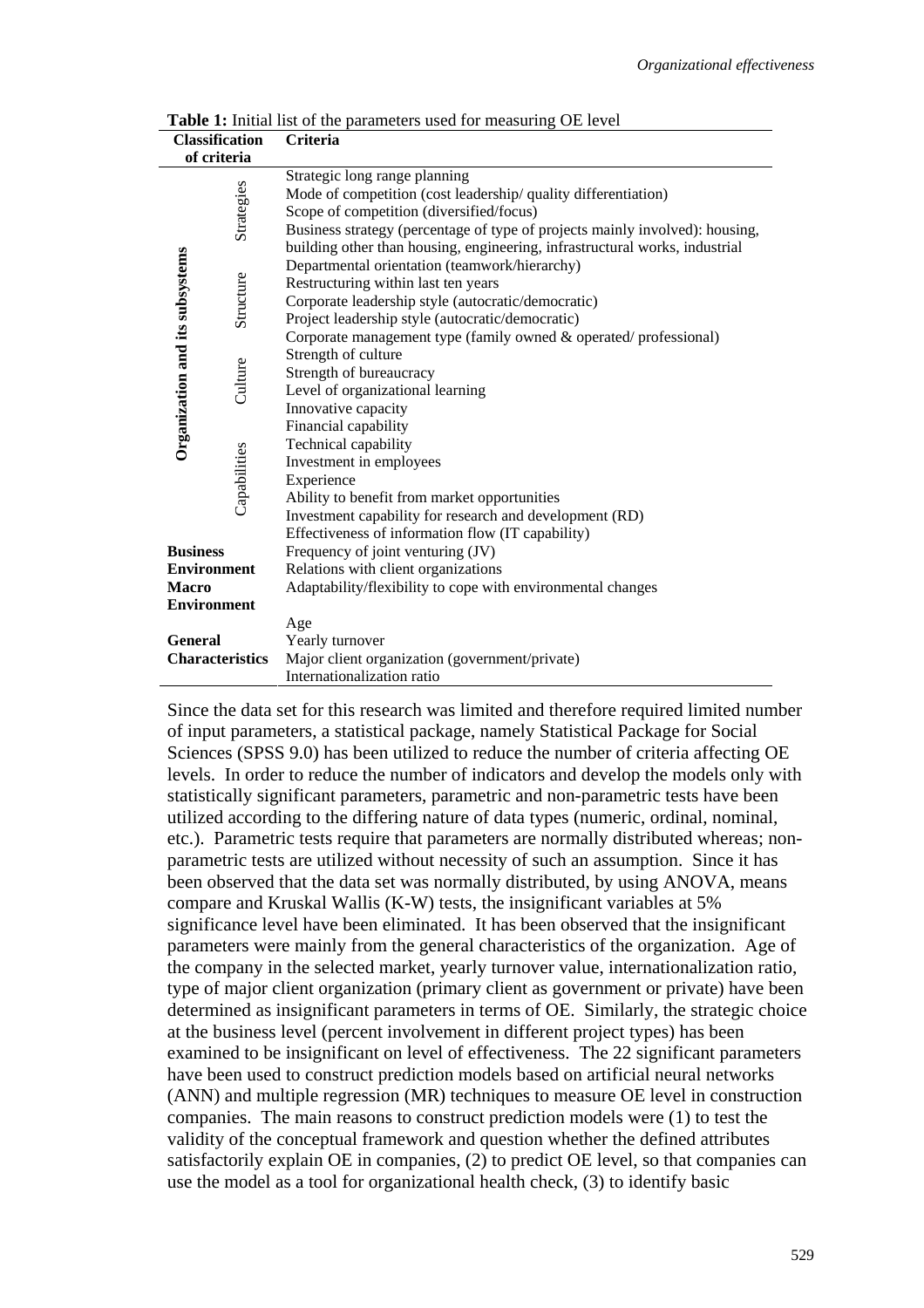determinants of OE as derived from the prediction models. How the prediction models have been constructed and the major outcomes of the conducted comparative study have been reported elsewhere (Dikmen *et al.* 2003), hence the details will not be mentioned here. However, it is worth mentioning that ANN slightly outperformed MR model in terms of the errors and correlations between the actual and predicted results and in terms of the relations between the input and output parameters.

## **DETERMINANTS OF OE IN CONSTRUCTION**

As a result of the comparative study of the prediction models, the most important determinants of OE have been found as;

- ability to benefit from market opportunities
- experience
- frequency of joint venturing (JV)
- strength of culture
- level of organizational learning
- technical capability
- financial capability
- adaptability/flexibility to cope with environmental changes
- effectiveness of information flow.

These 10 criteria have been obtained by changing each input criterion and observing the output change in ANN model, whereas in MR model they have been obtained by monitoring the coefficients of the independent parameters. Many of these determinants have been proven to be significant also by other researchers (Jain 1997, Steers 1975).

It is observed that OE is more related with "culture" and "capabilities" rather than "strategies" and "structure". This may be due to the fact that, it is not the strategies or structure, but how the strategies and structure match with organizational characteristics and culture that brings success. Ability of the company to benefit from market opportunities has been determined as the most important factor, which is an attribute under the category of 'capabilities'. Environmental scanning conducted to find threats and opportunities in the business environments can help organizations to weaken the effects of the competition and unexpected fluctuations. The strong relation observed between ability to benefit from market opportunities and OE is not surprising because in developing countries like Turkey, where the market is characterized by rapid changes and fluctuations due to the macro level uncertainties and business level relations, effective organizations are the ones that can comprehend and respond to these fluctuations by knowing the markets well enough. In a similar manner, under the same category, financial and technical capabilities of an organization together with its experience in a specific market have been defined as other important determinants of OE. It is worth mentioning that experience has been observed to be more essential than financial and technical capabilities. Besides, "effectiveness of information flow" has been found as a significant determinant of OE. Therefore, if an organization can manage its information and use technology to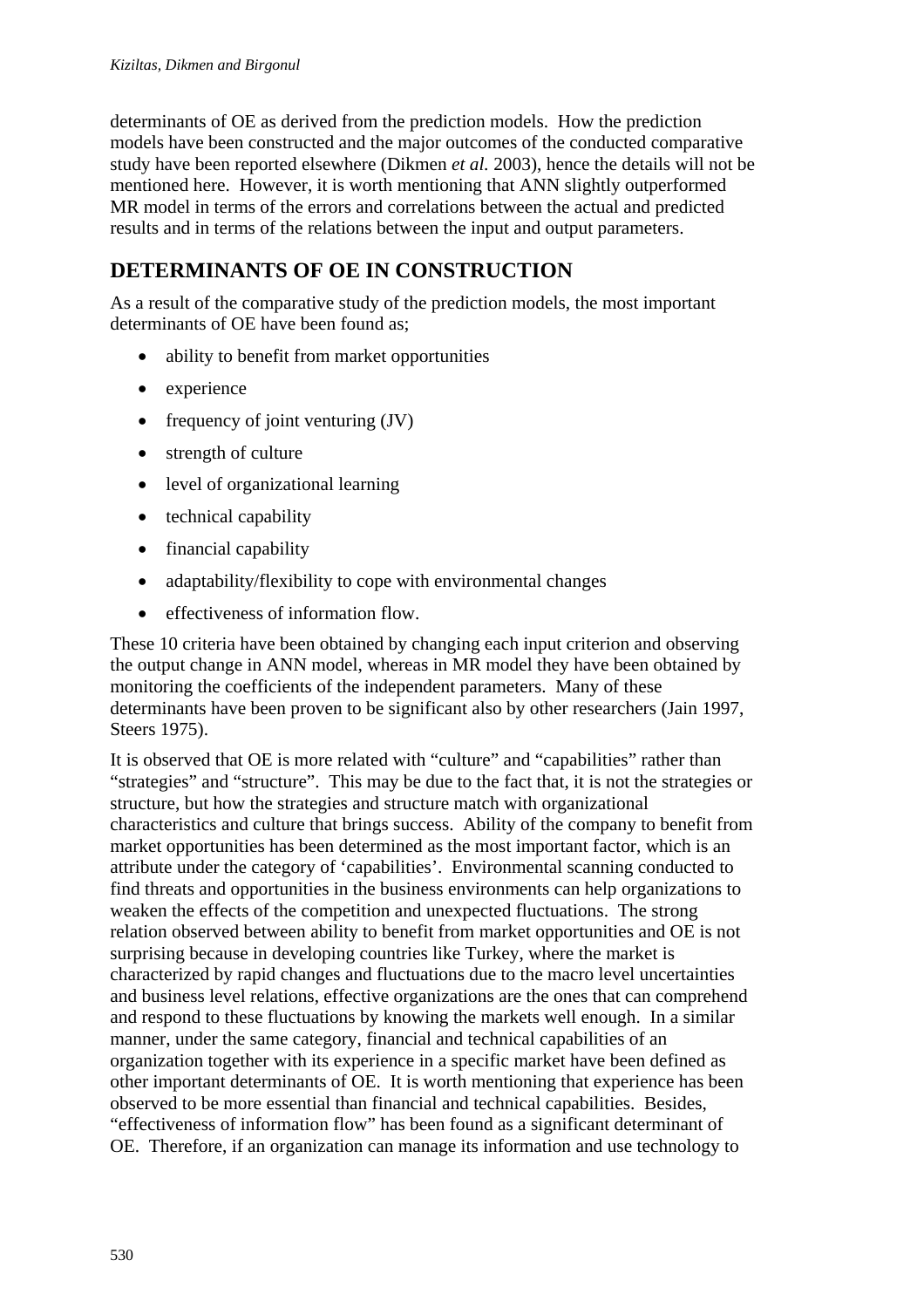store, retrieve, manipulate and access knowledge in a fast and accurate manner, its OE is high.

Strong and well-communicated culture and organizational learning level have also been determined as the key factors for achieving OE. It is the culture that shapes every single action inside the organization; from the decision making to action plans in the corporate level to the simplest transactions at project level. Therefore, for effectiveness, the organizational culture should be well shared inside the organization at both the corporate and project levels. Similarly, organizations utilizing major learning sources and using mechanisms to enhance learning are observed to be much more effective than the others.

Adaptability/flexibility capability of the organizations to the market and macro level fluctuations and frequency of joint venturing activities have also been observed to impact OE level. Whenever an organization realizes the uncertainties brought by the macro and market levels by making environmental scanning process a regular task of the management level and is flexible enough to adapt the new situations, it achieves better effectiveness levels.

## **CONCLUSIONS**

Within this paper, it has been proposed that, a new conceptual framework is necessary to model OE in construction companies. A conceptual framework comprising of 3 levels and corresponding 27 attributes have been defined to measure level of OE. Results of the questionnaire, based on the proposed framework and answered by 116 Turkish contractors, have been used to develop a prediction model and determine the major determinants of OE. Research findings demonstrate that ability to benefit from market opportunities, experience, frequency of JV, strength of culture, level of organizational learning, technical and financial capabilities, adaptability/flexibility to cope with environmental changes and effectiveness of information flow are the most significant attributes that affect the level of OE in the construction companies. Results point out the importance of macro environment and thus, environmental scanning as a management activity in construction companies. The importance of relations within the business environment has also been proved; as the frequency of JV has been found to significantly increase overall OE. Moreover, culture of an organization has been found as far more important than technical resources and strategic choices. Similarly, level of organizational learning, which partly measures the strength of corporate memory, is a major determinant of OE in construction companies pointing out the importance of intangible assets when compared with tangible ones. Although the management style is not among the major determinants of OE, it has been found that, OE is higher in companies having a professional management style when compared with family owned and operated companies.

As a final note, it has to be highlighted that research findings about major determinants of OE and prediction models only reflect realities of the Turkish construction industry, which may also hold true for other developing countries characterized by turbulent macro environments. However, the same conceptual model proposed within this paper, can be used to construct similar models to predict OE in construction companies operating in different countries.

## **REFERENCES**

Banner, K D and Gagné, T E (1995) *Designing effective organizations.* USA: Sage